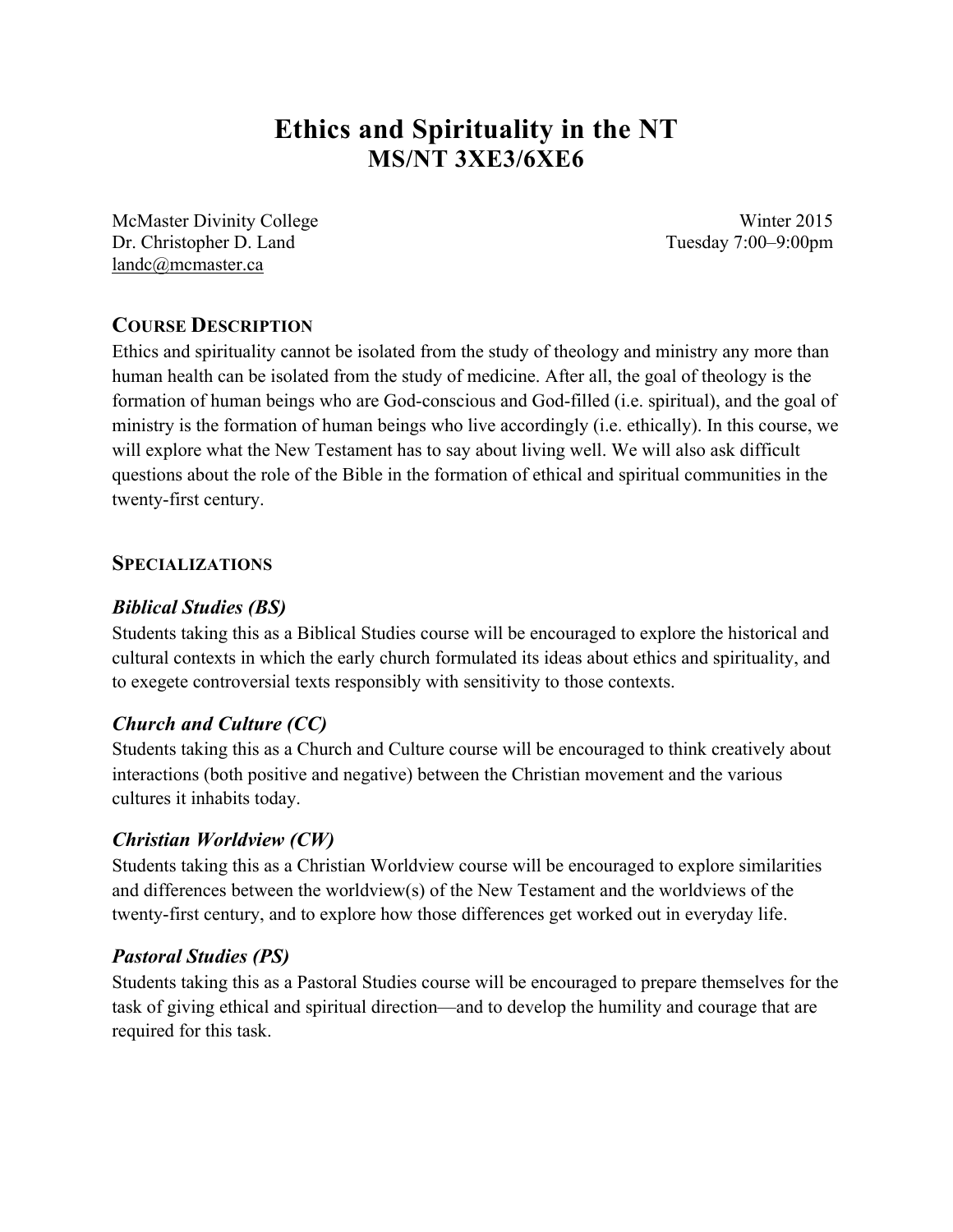## **COURSE OBJECTIVES**

In this course, students will be encouraged to:

#### *Knowing*

- Identify texts in the NT that speak about the ethical and spiritual dimensions of life
- Become familiar with scholarly debates concerning the interpretation of key NT passages
- Recognize the different hermeneutical approaches that Christians employ in order to integrate the NT into their twenty-first century ideas about ethics and spirituality

## *Being*

- Appreciate the importance of participating in critical and respectful discussions concerning biblical texts and topics
- Become sensitive to the historical and cultural environment in which the early church first communicated the gospel
- Become a community-engaged interpreter who struggles to discern and incarnate the spirit of the New Testament

## *Doing*

- Read books that discuss NT ethics and spirituality in a careful and critical manner
- Take time to reflect on the role that the NT plays in the formation of contemporary ethics
- Engage in humble yet transparent conversations about what it means to live ethically and spiritually in the twenty-first century
- Articulate a clear and thoughtful position with respect to an ethical or spiritual question

# **COURSE REQUIREMENTS**

Note: Students are required to complete all of the following assignments. No unfinished assignments are permitted. *Each written assignment should be uploaded in PDF format to the designated Avenue to Learn dropbox. Assignments cannot be submitted after April 10 without written permission from the Office of the Registrar (thomn@mcmaster.ca).*

- 1. Reading and Class Participation (0%). Students are expected to attend class and to participate in small group discussions each week. No course credit will be given for this participation. However, each student must demonstrate kindness and humility in his or her dealings with other participants, and a grade penalty will be applied to any student who behaves in an unkind or disrespectful manner towards other participants.
- 2. Reflection Journal (15%). Over the course of the semester, each student will produce a journal in which he or she reflects theologically about the topic and content of the course. Ten entries are required before the final due date and the journal must include at least three entries in January, three in February, three in March, and one in April. Each journal entry should be dated, approximately one page in length, and no more than one entry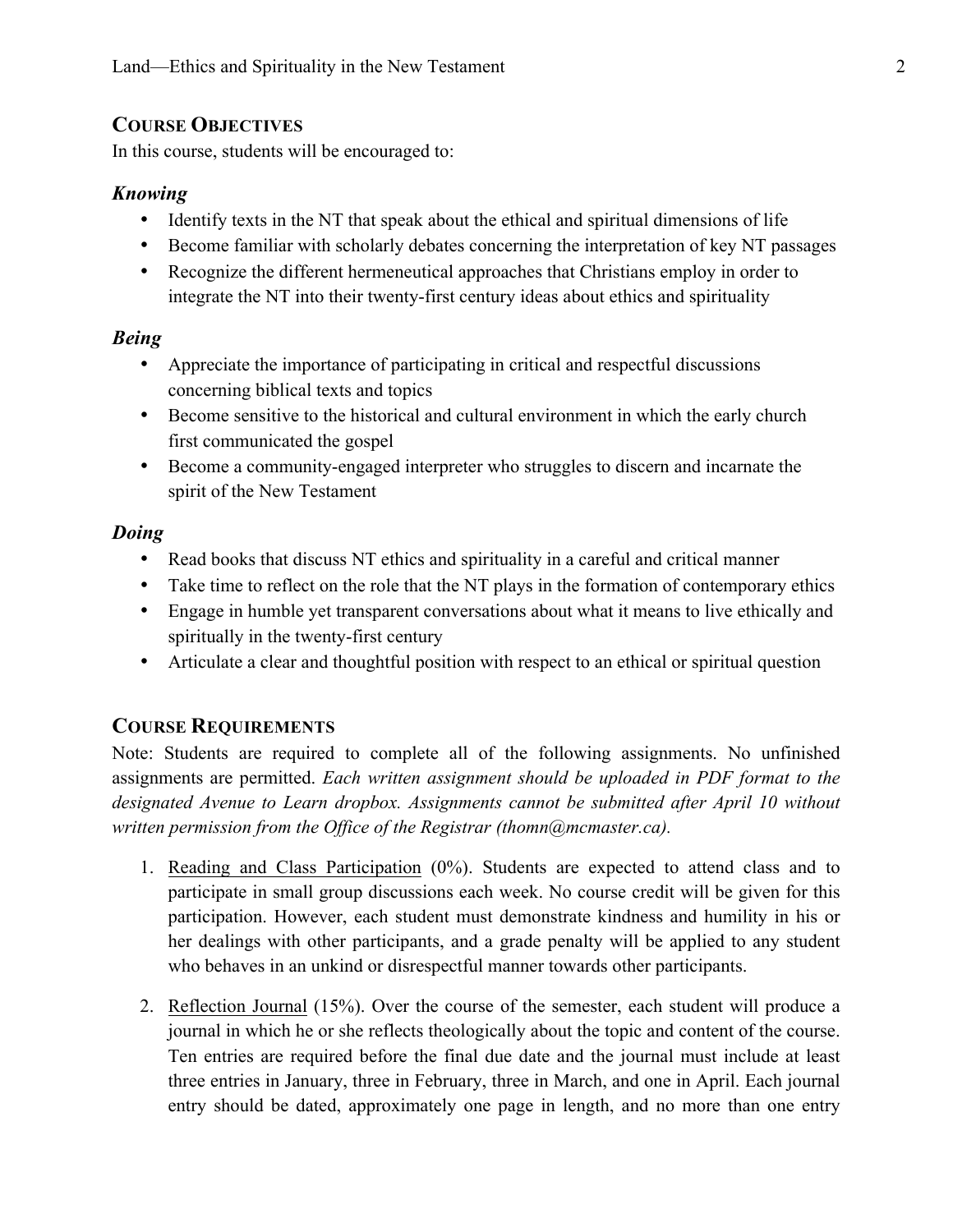should be completed in any given week. You may discuss anything related to the course (e.g. readings, lectures, discussions, life experience, etc.), but you must not summarize the course content in your journal. Rather, you must use the journal in order to slow down and work through your own questions and thoughts. The point of this exercise is to ensure that you are engaged in the process of a spiritual engagement with scripture, so the journal will be evaluated primarily with a view towards self-consciousness (i.e. awareness of one's self as a product of diverse experiences and influences), otherconsciousness (i.e. awareness of the ways in which other people approach the scriptures differently), and God-consciousness (i.e. awareness of the One who speaks through the scriptures and who judges our hearts as we read them). The journal is due at **9:00pm on Tuesday, April 7**. For students who are uncertain about what constitutes an effective reflection journal, a detailed grading rubric is available on A2L. If you wish to receive feedback early in the semester, you may email the professor a sample entry.

- 3. Reading Response #1 (20%). Each student will read either *Corporal Punishment in the Bible* or *The Powers That Be* and then submit a written response that answers five assigned questions (see below). Although the questions can be answered independently using a new heading for each, the thoughts included in each answer must be well organized and clearly presented in full paragraphs (i.e. these are to be formal responses). The entire reading response must be at least 1,500 words and must follow the "McMaster Divinity College Style Guidelines for Essays and Theses." It is due at **11:59pm on Friday, January 30**. For students who are uncertain about what constitutes an effective reading response, a detailed grading rubric is available on A2L.
- 4. Reading Response #2 (25%). Each student will read either *The Moral Vision of the New Testament* or *Kingdom Ethics* and then submit a second written response that answers the same five questions once again. This time, the reading response must be at least 2,000 words, and it is due at **11:59pm on Friday, February 27**.
- 5. Position Paper (30%). For the major written assignment in this course, each student will write a position paper that is approximately 3,000 words in length and that follows the "McMaster Divinity College Style Guidelines for Essays and Theses." The paper must take an informed and well-argued position with respect to an ethical or spiritual matter that is a pressing concern for the student. Because this is a New Testament course, it is expected that the paper will engage in a responsible manner with key New Testament passages and with scholarly publications pertaining to those passages. It is also expected that the paper will employ a transparent and self-conscious hermeneutic in order to move from "what the text says" to "how we now live." Moreover, this paper must include a section in which the student outlines how he or she (together with his or her community) will engage with both fellow Christians and non-Christians who adopt an alternative position. Before beginning to write this paper, students should discuss their proposed topic with the professor in order to confirm its suitability. The final assignment is due at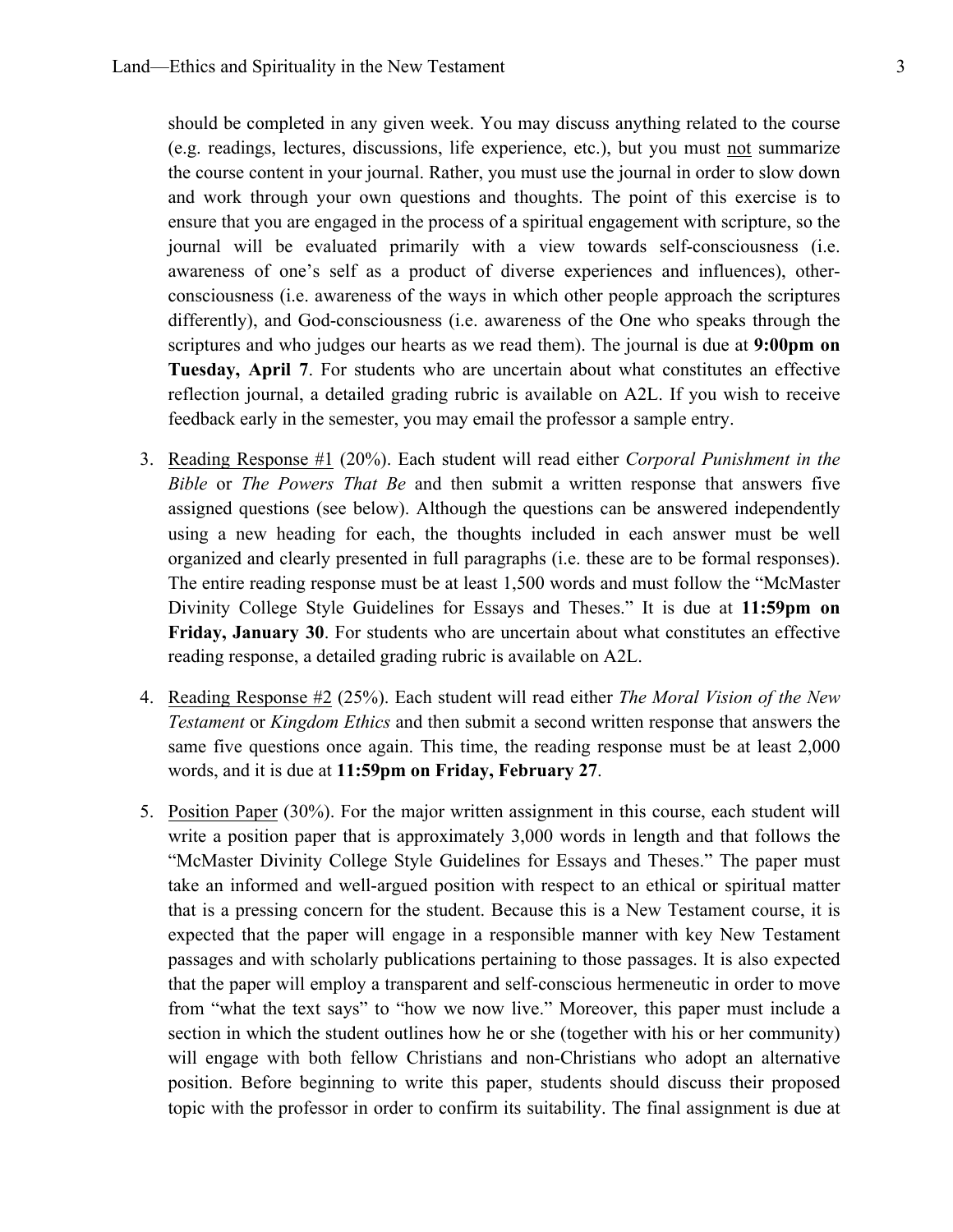**7:00pm on Tuesday, March 31**. For students who are uncertain about what constitutes an effective position paper, a detailed grading rubric is available on A2L.

6. Class Presentation (10%). During the final class session on **March 31**, each student will articulate the contents of their position paper in a ten-minute oral presentation. The presentation should include an orientation to the topic, an overview of the key NT passages, a discussion of hermeneutical complications, and an articulation of the position that has been adopted. Following each presentation, other students in the class will have five minutes to ask questions. For students who are uncertain about what constitutes effective class participation, a detailed grading rubric is available on A2L.

#### **GRADING SUMMARY**

| Reading & Class Participation |         |
|-------------------------------|---------|
| Reflection Journal            | 15%     |
| Reading Response #1           | 20%     |
| Reading Response #2           | 25%     |
| <b>Position Paper</b>         | 30%     |
| <b>Class Presentation</b>     | 10%     |
| Total                         | $100\%$ |
|                               |         |

#### **TEXTBOOKS**

Students are required to possess the following:

An English translation of the New Testament.

- Fowl, Stephen E., and L. Gregory Jones. *Reading in Communion: Scripture and Ethics in Christian Life*. Eugene: Wipf and Stock, 1998.
- Saunders, Stanley P. "'Learning Christ': Eschatology and Spiritual Formation in New Testament Christianity." *Interpretation* 56 (2002) 155–67.

Students must also possess one of the following books for the first reading response:

Webb, William J. *Corporal Punishment in the Bible: A Redemptive-Movement Hermeneutic for Troubling Texts*. Downers Grove: IVP, 2011.

Wink, Walter. *The Powers That Be: Theology for a New Millennium*. New York: Doubleday, 1998.

As well as one of the following books for the second reading response:

Hays, Richard B. *The Moral Vision of the New Testament: A Contemporary Introduction to New Testament Ethics*. San Francisco: HarperSanFrancisco, 1996.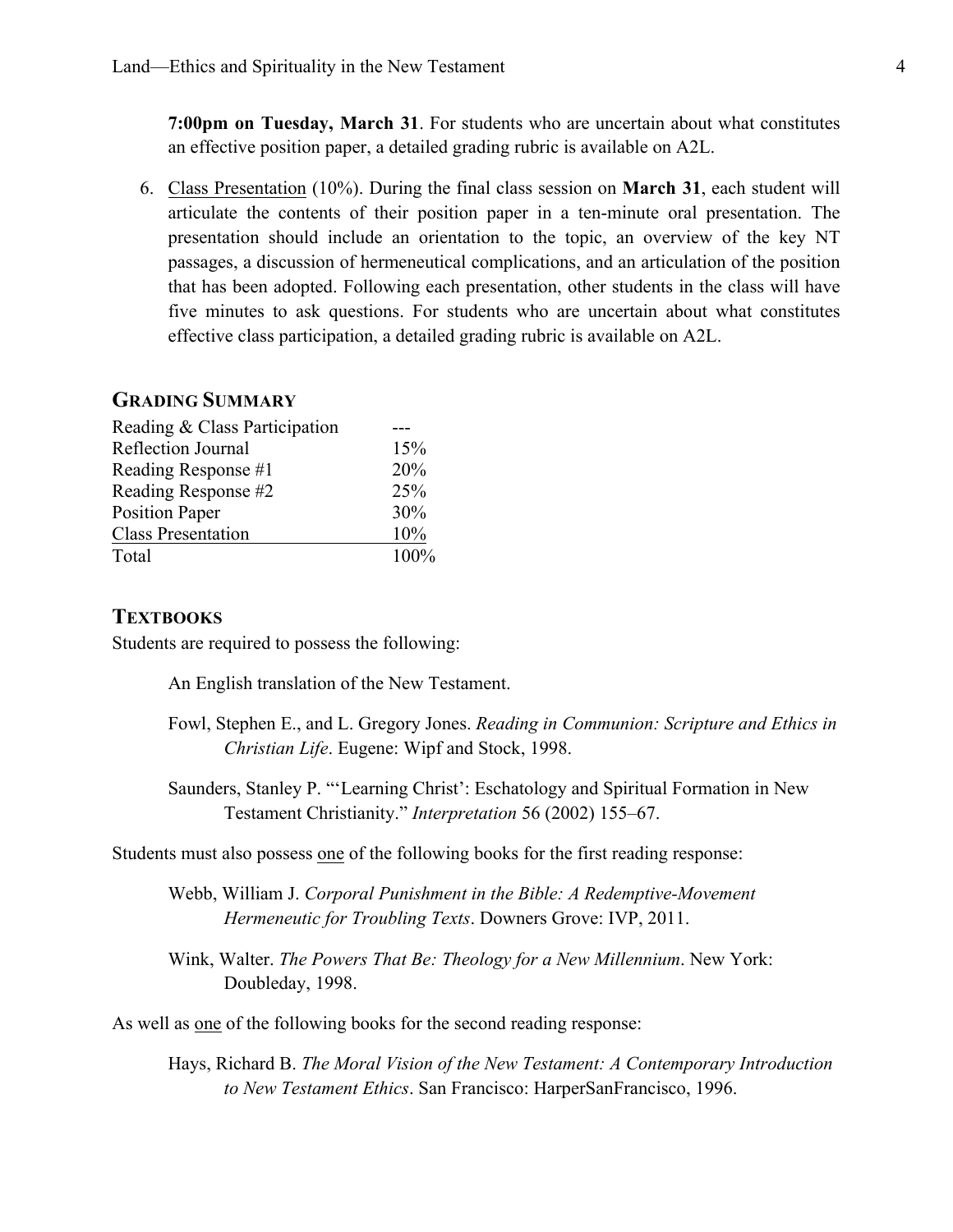Stassen, Glen Harold, and David P. Gushee. *Kingdom Ethics: Following Jesus in Contemporary Context*. Downers Grove: IVP, 2003.

All required textbooks for this class are available from the College's book service, READ On Bookstore, Room 145, McMaster Divinity College. Texts may be purchased on the first day of class. For advance purchase, you may contact READ On Bookstore, 304 The East Mall, Suite 100, Etobicoke, ON M9C 5K1: phone 416.620.2934; fax 416.622.2308; email books@readon.ca. Other book services may also carry the texts.

## **COURSE SCHEDULE**

| Dates                 | <b>Class Sessions</b>                                      | <b>Assigned Readings</b> |
|-----------------------|------------------------------------------------------------|--------------------------|
| Jan<br>6              | Introduction to the Course                                 |                          |
| Jan<br>13             | A Brief History of New<br><b>Testament Ethics</b>          | Fowl & Jones, chs. $1-2$ |
| Jan<br>20             | The Inseparability of Ethics<br>and Spirituality in the NT | Fowl & Jones, chs. $3-4$ |
| Jan<br>27             | Ethics and Spirituality for Us,<br>Right Here, Right Now   | Fowl & Jones, chs. $5-6$ |
| Feb<br>$\overline{3}$ | The Kingdom of God in the<br>Sermon on the Mount           | Saunders                 |
| Feb<br>10             | The New Creation in the<br><b>Pauline Letters</b>          |                          |
| Feb<br>17             | Reading Week (No Class)                                    |                          |
| Feb<br>24             | Money                                                      |                          |
| Mar<br>3              | <b>Sex</b>                                                 |                          |
| Mar<br>10             | Power                                                      |                          |
| Mar<br>17             | God-Consciousness and God-<br>Empowerment in the NT        |                          |
| Mar<br>24             | Dealing with Disagreements                                 |                          |
| Mar<br>31             | <b>Class Presentations</b>                                 |                          |
| Apr<br>$\overline{7}$ | Exam Week (No Class)                                       |                          |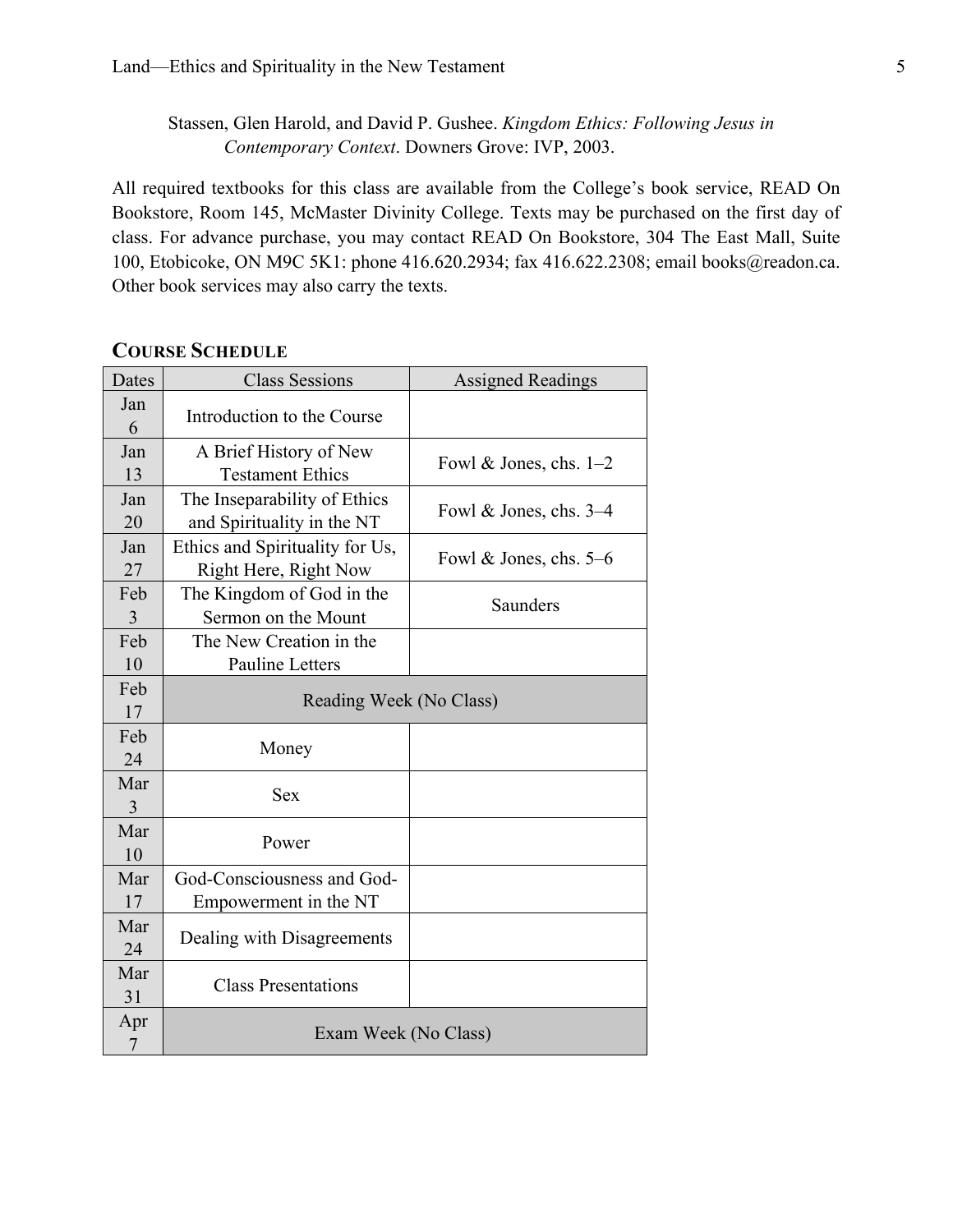## **QUESTIONS FOR THE READING RESPONSES**

- 1. Which statements in the book were the most significant to you personally, as a reader? Select three quotations from the book that made you stop and think (or fume), briefly explaining your reasons for each choice.
- 2. How has this book deepened your understanding of the various ways in which the ethical and spiritual teachings of the Bible are culturally embedded? Give specific examples.
- 3. How has this book deepened your understanding of the hermeneutical complexities involved in reading and responding to the NT as a twenty-first century person? Give specific examples.
- 4. Do you agree or disagree with the overall orientation of the book? Why, or why not? (Note: Be sure to think deeply here. Be self-critical and discerning about your reaction to the book, whether positive or negative. It may help to read some online reviews of the book.)
- 5. Has this book affected your life? Has it changed the way you (hope to) live out the ethics and spirituality of Jesus and the NT? If so, give specific examples.

## **BIBLIOGRAPHY**

For a lengthy and very useful bibliography of scholarly resources related to scripture and ethics, see the PDF available at:

https://www2.bc.edu/james-bretzke/ScriptureAndEthicsBibliography.pdf

A list of scholarly resources related to spirituality in the NT will be supplied once the course begins.

## **STATEMENT ON ACADEMIC HONESTY**

Academic dishonesty is a serious offence that may take any number of forms, including plagiarism, the submission of work that is not one's own or for which previous credit has been obtained, and/or unauthorized collaboration with other students. Academic dishonesty can result in severe consequences, e.g., failure of the assignment, failure of the course, a notation on one's academic transcript, and/or suspension or expulsion from the College.

Students are responsible for understanding what constitutes academic dishonesty. Please refer to the Divinity College Statement on Academic Honesty at: http://www.mcmasterdivinity.ca/programs/rules-regulations

In this course we will be using a web-based service (Turnitin.com) for grading and plagiarism detection, and the student's continuation in the course represents his or her consent to the use of this service. If a student has objections to the use of this service, alternate arrangements for assignment submission must be made with the professor in advance of the assignment deadlines.